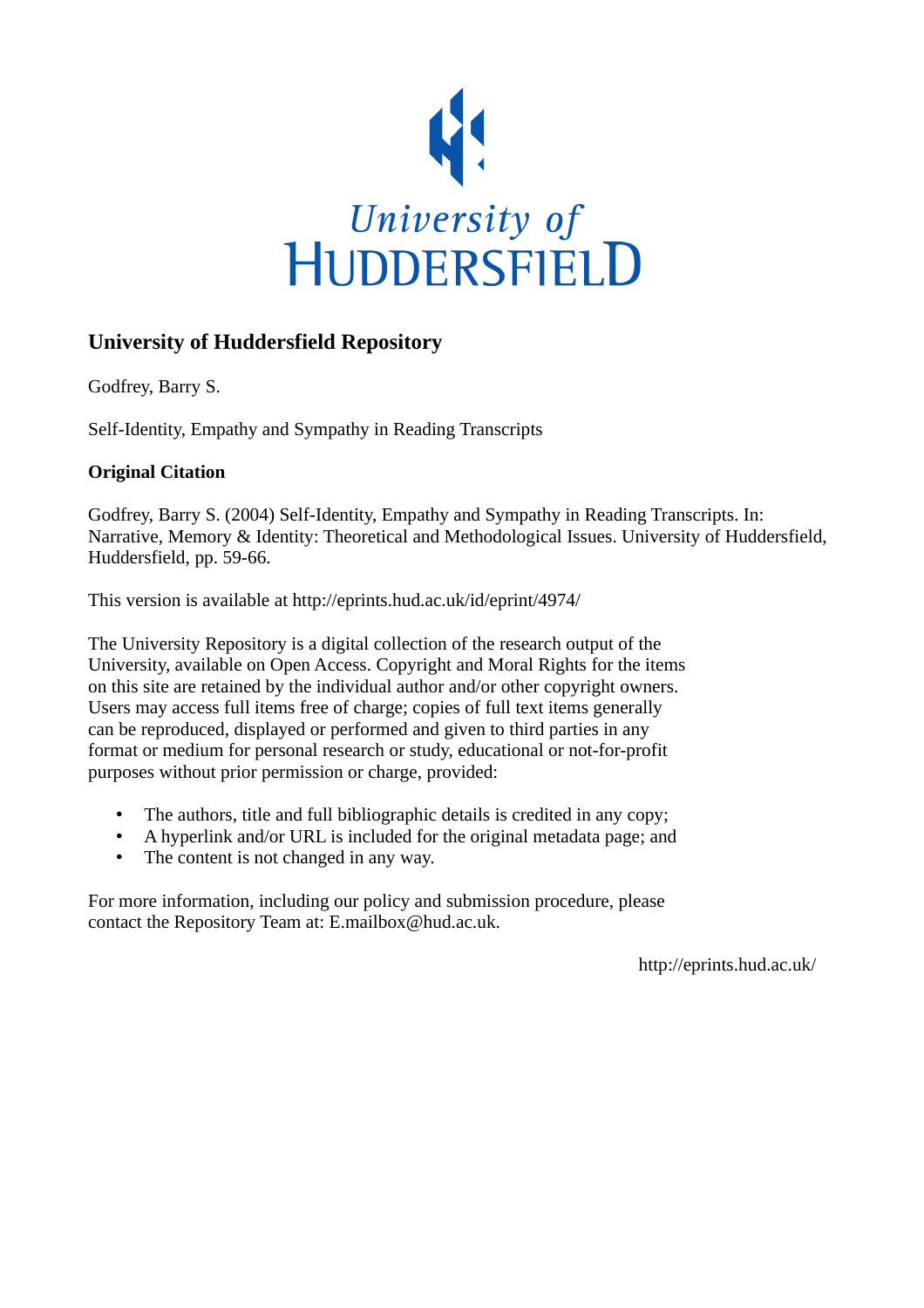# 5 Self-Identity, Empathy and Sympathy in Reading **Transcripts** BARRY S. GODFREY

## **Abstract**

When conducting oral history interviews empathetic relationships tend to be created between the researcher and the subject, and this is seen as an essential aid for historical and/or sociological analysis. This article examines the basis of these empathetic relationships - the emotional reaction of the interviewer to what is being narrated by the interviewee. It goes on to question whether it is possible to maintain an emotional/empathetic relationship with 'unlikeable' subjects; whether the emotions created during an interview are retained when the interviews are transcribed, archived, and accessed by researchers who did not carry out the original interviews (sometimes many years after the interviews took place). Lastly, it examines the implications that this may have for interpretive analysis.

As many of the standard texts on interview-based research state, during the interview process a relationship is inevitably forged between researcher and interviewee (Bornat, 2001; Strauss, 1987; Rubin and Rubin, 1985); one which can either short-lasting and rather exploitative in nature, through to lasting friendships (Lieblich, 2002). Because of the feelings of 'closeness' created by interviewees discussing personal details of their lives - sometimes never before revealed, or indeed hidden from family members and friends - researchers have stressed the ethical duties incumbent on researchers (this is especially pertinent where the interviewee perceives the interview to have a therapeutic effect). Certainly there has been recognition that the interviewee can be placed in a dependent relationship - the power imbalances that are routinely discussed in textbooks (Minichiello et al., 1990). Even when the power differential is reduced by adopting sensitive interviewing procedures and situational contexts it is impossible to completely eradicate them - which is perhaps why researchers now stress the reciprocal nature of the interview process.<sup>1</sup> But, although there has been a considerable amount of literature devoted to the power relations at play when interviewing; the steps researchers can take to lessen the power imbalances; and the potential of harming the interviewee,

59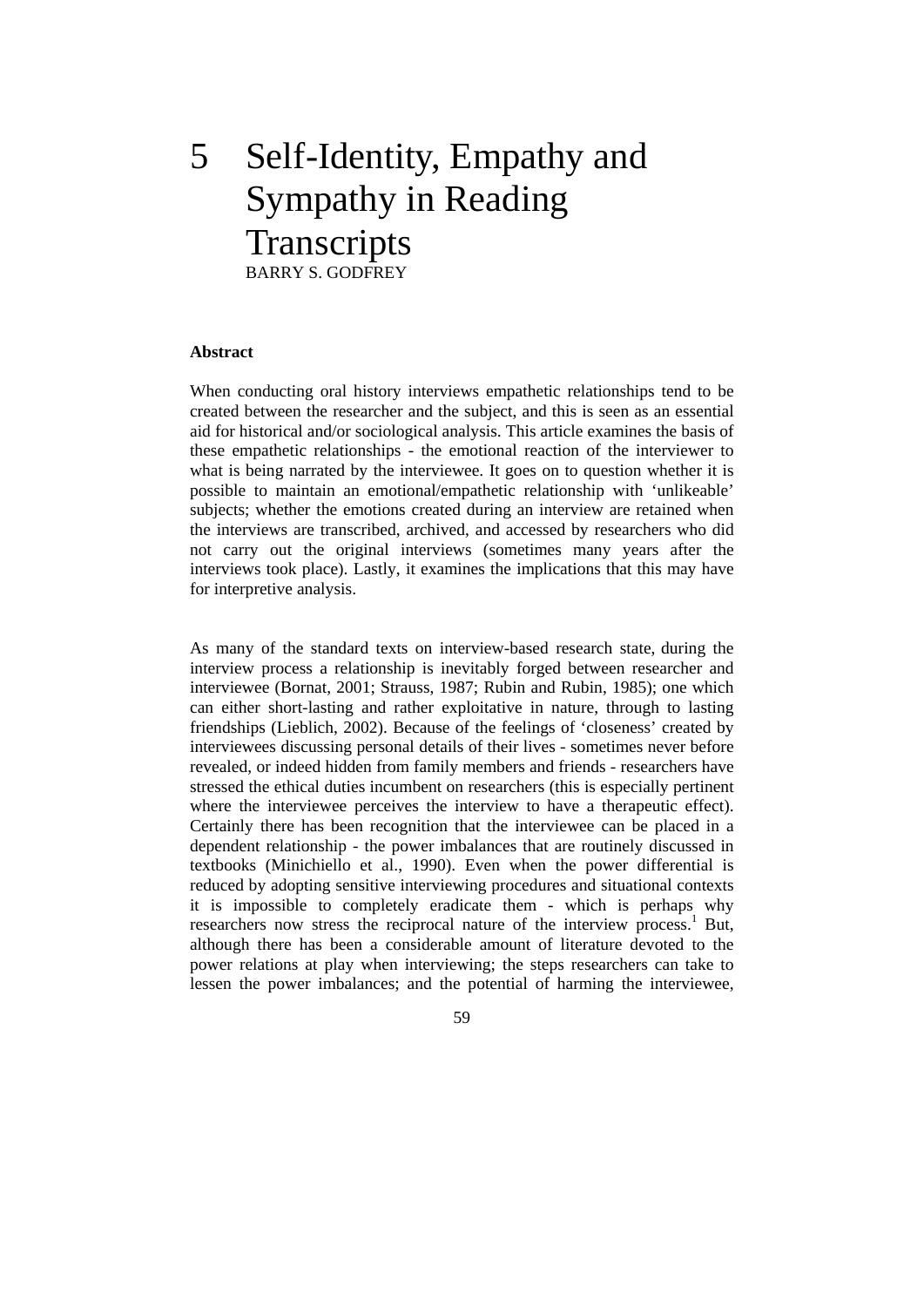*\_\_\_\_\_\_\_\_\_\_\_\_\_\_\_\_\_\_\_\_\_\_\_\_\_\_\_\_\_\_\_\_\_\_\_\_\_\_\_\_\_\_\_\_\_\_\_\_\_\_\_\_\_\_\_\_\_\_\_\_\_\_\_\_\_\_\_\_\_* 

little has been written explicitly on the effect the interview can have on the researcher (Morse, 2000; Arksley and Knight, 1999; Jones, 1998). This is despite the care which counsellors take to mitigate the emotional labour involved in therapy (with each counsellor having the opportunity to discuss his or her feelings with another counsellor). Perhaps in stressing the differences between academic research and psychological therapy, researchers have downplayed the emotional aspects of their research. However, the emotional subjectivity inherent in all human interactions means that qualitative researchers working in many disciplines are likely to be affected by some of the information revealed to them. Life-histories, for example, can touch on heavily emotive subjects - abortions, the death of a family member, domestic violence - and those stories seem intensified when the person who is relating them is themselves ill, in distress, or dying. Janice Morse believes that interviewing the seriously ill and dying is 'the most difficult type of qualitative research' to contemplate doing (Morse, 2000, p.538). This may be true; certainly it is a process that can be disturbing, even harrowing, for the researcher: 'Most of you, I know, will be able to recall large blocks of quotations and hear the participant's voice in your head many years after conducting a heart-wrenching interview' (Morse, 2000, p.540-1). Or as David Jones stated about interviewing Holocaust survivors, 'it would be unlikely if the experience of talking about those memories was entirely without cost for either the interviewee or the interviewer' (Jones, 1998, p.49).

 As the above quote implicitly illustrates, the emotional relationship made between interviewee and researcher is comprised of two strands - the narrative itself, and the personal/situational context of the interview. Because of its content, the narrative itself can be disturbing to the interviewer, but also the interview context can be affecting (because relating the narrative upsets the interviewee, or the interviewee is suffering, say illness, the effects of old-age or poverty, which the researcher cannot control or mitigate, and so on). In both cases, the emotions of the interviewer are likely to be engaged. Emotional labour has not been particularly well foregrounded in methodology textbooks, but has always played a part in the interview/analytical process. The ability to emotionally and empathetically connect with an interviewee is considered not only to facilitate a successful interview (allowing the interviewee to feel comfortable and secure in relating sensitive personal details), but also vital to the interpretative process. Putting oneself in the interviewee's position can be extremely illuminating. Simple recognition of the moral and contextual standpoints referenced by interviewees greatly assists researchers to understand the social and individual factors that affected their lives. Without empathy, analysis is still possible, but it is likely to be sterile, prone to essentialism, and lacking in insight. On the other hand, researchers who too closely identify with their interviewees can lose the professional detachment and questioning stance that is also necessary for critical research. Nevertheless, there is not a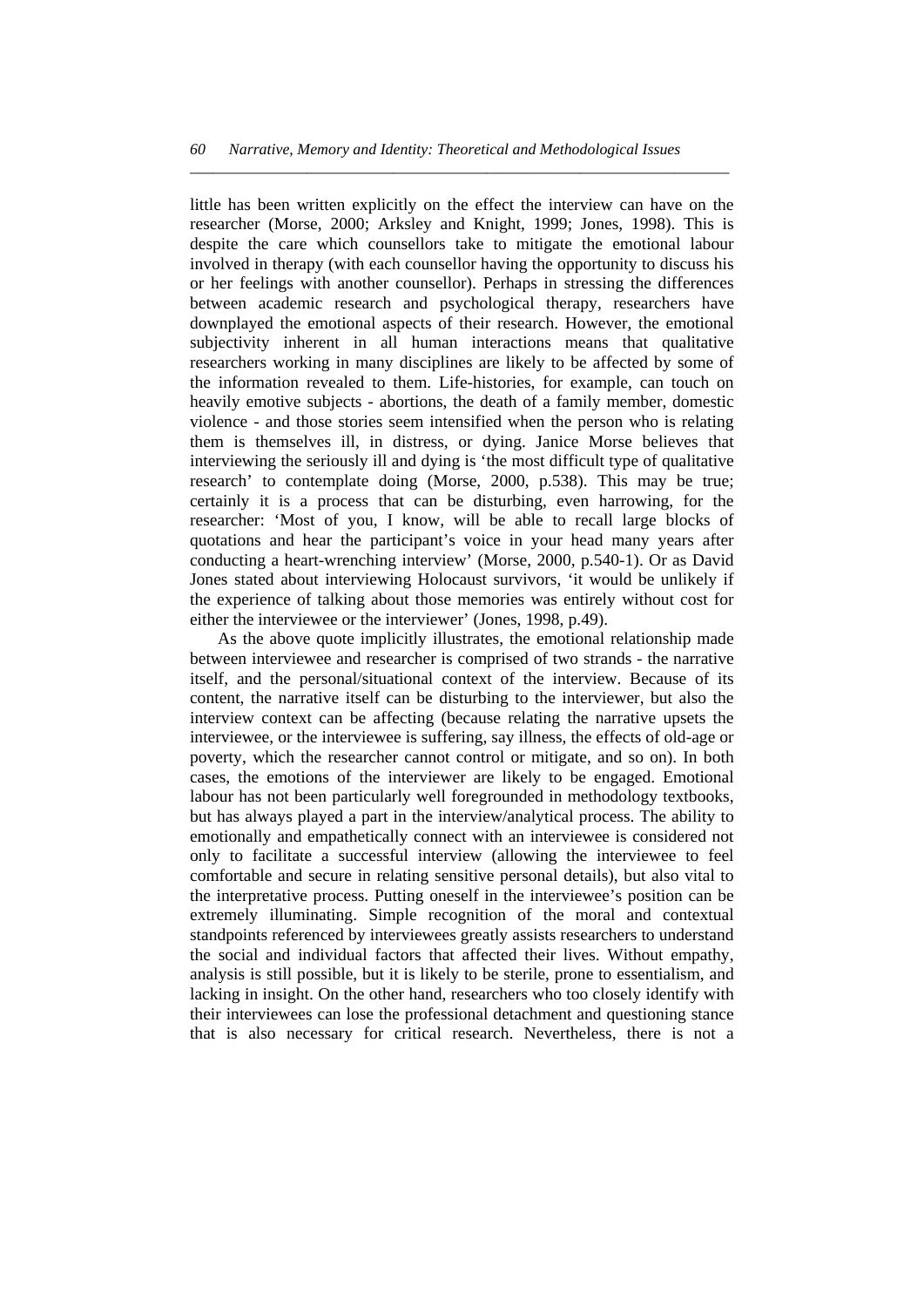continuum that stretches from empathy to detachment with researchers positioning themselves somewhere in the middle. As Jamieson and Grounds stated "The research relationship must be based on the interviewer's *empathic neutrality* [my emphasis] and respect for the respondent" (Jamieson and Grounds, 2002, p.22). They adopted this standpoint in their work on men who had served long terms of imprisonment for paramilitary activities in Northern Ireland. Although one imagines this may be a difficult equilibrium to achieve at times, the relationship of trust that was engendered must have been essential for successful research to be carried out.

*\_\_\_\_\_\_\_\_\_\_\_\_\_\_\_\_\_\_\_\_\_\_\_\_\_\_\_\_\_\_\_\_\_\_\_\_\_\_\_\_\_\_\_\_\_\_\_\_\_\_\_\_\_\_\_\_\_\_\_\_\_\_\_\_\_\_\_\_\_\_* 

 Because the empathetic relationship facilitates interpretative analysis, researchers have tended to restrict themselves to interviewing people with whom they feel they can build a collaborative relationship - few researchers choose to interview people they know (beforehand) that they will dislike and/or cannot 'work' with.<sup>2</sup> Perhaps for that reason the empathetic relationship often collapses into a sympathetic one. Although researchers have studied the poor, the excluded and the socially disadvantaged, few have interviewed the 'morally marginal' in society - those they find *personally* objectionable. Credible researchers welcome study of the disadvantaged, the excluded, and the transgressors in society, who could all be perceived as being victims of personal and social circumstance, but exclude others whose victim-status cannot be established so strongly. This is understandable, but the distinction is made on the basis of personal prejudice - prostitutes not rapists, drug-users not drug-dealers, the tortured not human rights abusers. As Blee, 1998, p.333 lamented, "Historians have paid less attention to the life stories of ordinary people whose political agendas they find unsavoury, dangerous, or deliberately deceptive". Where they have done so, they have restricted themselves to those whose moral agenda is wildly different to their own. By researching ultraracists and nazi sympathisers, for example, Elwood (1988), or Koonz (1986), are unlikely to be accused of becoming implicated in the moral-political worldview of their interviewees. It is almost impossible to imagine a researcher telling an interviewee that they 'should' not have smoked so many cigarettes in their lives, or 'should' have brought their children up differently, but what about interviews with society's transgressors (criminals, people with addictions, or 'deviant' sexual tastes)? These tend to involve more ambiguous moral and empathetical positions. Whilst researchers have become less inclined to place their own sensibilities at the centre of a moral universe, and more open to a plurality of moral positions, personal sensibilities are likely to remain embedded in the research relationship. It is therefore worth exploring what happens when interview testimonies fundamentally challenge the moral positions personally held and adhered to by the interviewer.

 Criminological research often lies at an intersecting nexus of ethical, moral and socio-legal values. It is, therefore, inherently problematic and relies on methodologies (at least at times) that allow the researcher to professionally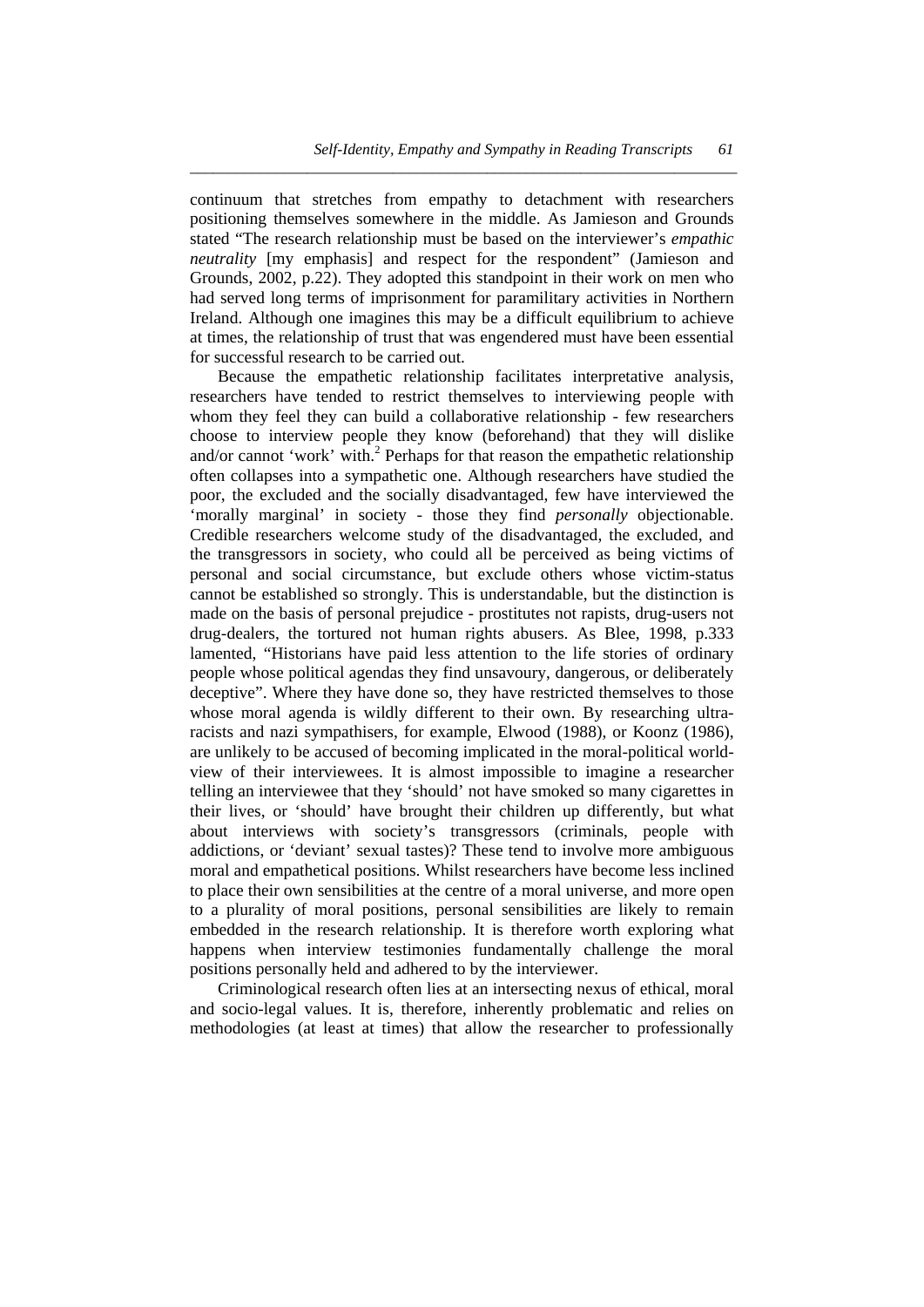*\_\_\_\_\_\_\_\_\_\_\_\_\_\_\_\_\_\_\_\_\_\_\_\_\_\_\_\_\_\_\_\_\_\_\_\_\_\_\_\_\_\_\_\_\_\_\_\_\_\_\_\_\_\_\_\_\_\_\_\_\_\_\_\_\_\_\_\_\_* 

'distance' themselves from the subject of their research, whilst still attempting to understand the context of their subjects' lives. This is not always easy. Carrying out an interview with a convicted murderer, serious sexual offender, or a paedophile, for example, could induce moral perspectives and prejudices that become intrusive during the interview process - whatever preparations are made beforehand. Tony Parker seems to have negotiated this delicate situation adroitly when he interviewed many of the marginal, the dispossessed and the disadvantaged during his long research career. He published a number of volumes that detailed the life histories of serious offenders in various prisons in England and abroad. Parker was out to demolish stereotypes of offenders. Prisoners, particularly sex offenders and murderers, are demonised in the media and the public like to think of criminals as 'a breed apart' (misguided as criminological research reveals this attitude to be time and time again). People like Parker, therefore, played an invaluable role, but his attitudes may not be typical of most researchers; and the astute and accomplished work he produced belies a moral complexity to this kind of research (Parker, 1994).

 Lyn Smith, writing about Parker, asserts that he aimed to 'achieve a position of absolute trust and mutual trust between himself and the informant … that he was coming to meet them on absolutely equal terms, in a spirit of openness with no preconceived ideas' (Smith, 1999). That it was Parker's character that, in part, allowed him to describe the lives of prisoners with such craft and sympathy, serves to reinforce the theory that personal moral orientation can play a strong part in the interview/analytical process. Other researchers in similar situation may have felt, indignation, repugnance and disgust, as well as sympathy. It may, indeed, be too uncomfortable for the researcher to acknowledge feelings of empathy, since that may imply psychological transference or even collusion.

 We need to separate interview practice from analytical process here. Researchers do not know what will be disclosed to them before an interview takes place. Although a project - say the interviewing of convicted murderers may be framed to elicit particular kinds of evidence, or approach specific issues, there will be much which is unexpectedly revealed. Entering the prison environment - considering what may 'crop up' in the interview, arranging semi-structured interviews, can all help to prepare a researcher. But no-one really knows how they will react to sensitive, emotional information, or personally affronting/offensive narrative that is related to them. The emotional reaction of the researcher, and subsequent adjustments that the interviewer may make, can both impact on the way the interview is conducted and the course it subsequently takes. However, the acknowledgement of a particular moral framework does not mean that we have to embrace it. When the interview is concluded and the real work of analysis begins, the researcher is still able to understand viewpoints that they violently disagree with, or the narratives of those they dislike, and the strained and heightened emotional relationship that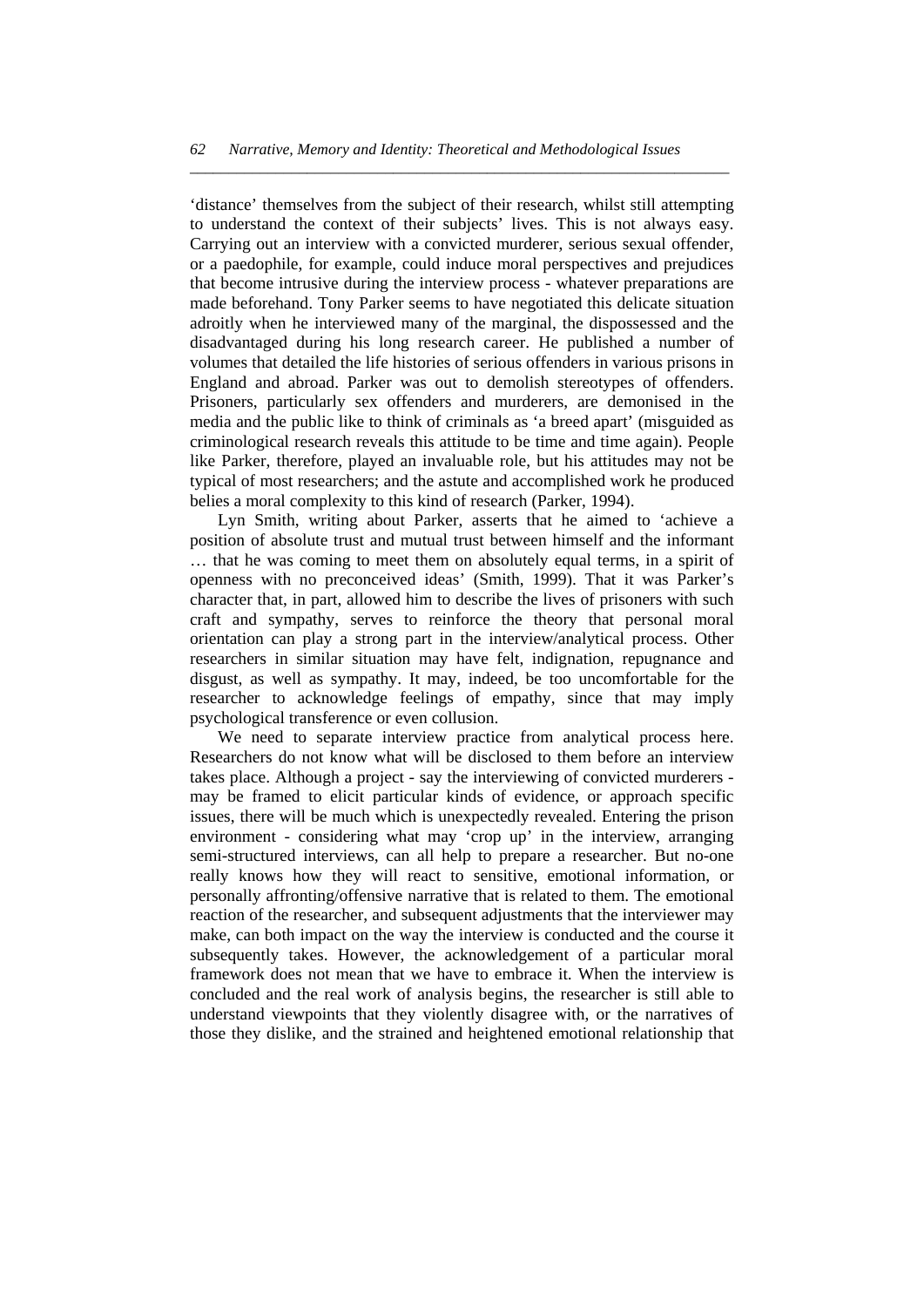might have developed in the interview does not necessarily inhibit analysis. Researchers may have (should have?) an emotional reaction to disturbing narratives, but their reactions do not prevent successful analysis.

*\_\_\_\_\_\_\_\_\_\_\_\_\_\_\_\_\_\_\_\_\_\_\_\_\_\_\_\_\_\_\_\_\_\_\_\_\_\_\_\_\_\_\_\_\_\_\_\_\_\_\_\_\_\_\_\_\_\_\_\_\_\_\_\_\_\_\_\_\_\_* 

 It is not possible to separate out people into likeable and unlikeable interviewees. Indeed, the same interviewee may be 'deserving' of sympathy, condemnation or both at various points in an interview, but that is by-the-by. Nor can the analytical process simply rely on a sympathetic milieu to provide insight. An emotional response to the tears or distress of interviewees does not provide insight or engender an ability to comprehend the narrative being related. Interpretative practice must derive solely from empathy (or sympathy), but also the understanding and appreciation of context (Richardson and Godfrey, 2002). But perhaps by using transcripted interviews researchers can simply avoid the emotions that are engendered in the interview process? Possibly the secondary analysis of the interview will negate intrusive emotion and allow a more 'objective' analysis?

 Many thousands of interview transcripts are now archived in England and across the world, and are available to the public (on condition that the user complies with the regulations of the particular collection). When an interviewee details a particularly distressing narrative, do the interview transcripts retain that emotional charge?

 At this point it would be easy to simply reject this proposition out of hand. Reading transcripts surely cannot be compared with looking into the eyes of a distressed interviewee and hearing disturbing memories first hand? When somebody relates a disturbing episode in their lives, and is clearly upset by reliving the memories, there is a rawness and directness to the experience that affects the interviewer. It would be difficult for a researcher (one presumes) to gaze dispassionately at the visible distress of the person they are talking/ listening to - one can walk away from a transcript more easily than an interviewee, after all. Researchers (even of a younger generation than the septuagenarians and octogenarians often interviewed for oral history projects) probably will have themselves experienced a significant loss at some point in their lives. They may not have had identical experiences to the person they are interviewing, but close enough perhaps for empathy (and sympathy) to emerge. Empathetic identification may not be so deep for transcript readers, because they are twice removed from the process. First, they can only imaginatively visualise the respondent, which might lessen the impact of the distressing story they 'hear' narrated. Second, because the interviewee may, by the time of reading, be deceased. In the future, transcript readers may read about people who died decades (centuries?) ago.

 As anyone who has studied a large number of transcribed interviews will know, written narratives of loss/suffering can still have a powerful effect. However, the transcript cannot convey the emotional charge that is created during the original interview. We should not, perhaps, be too precious about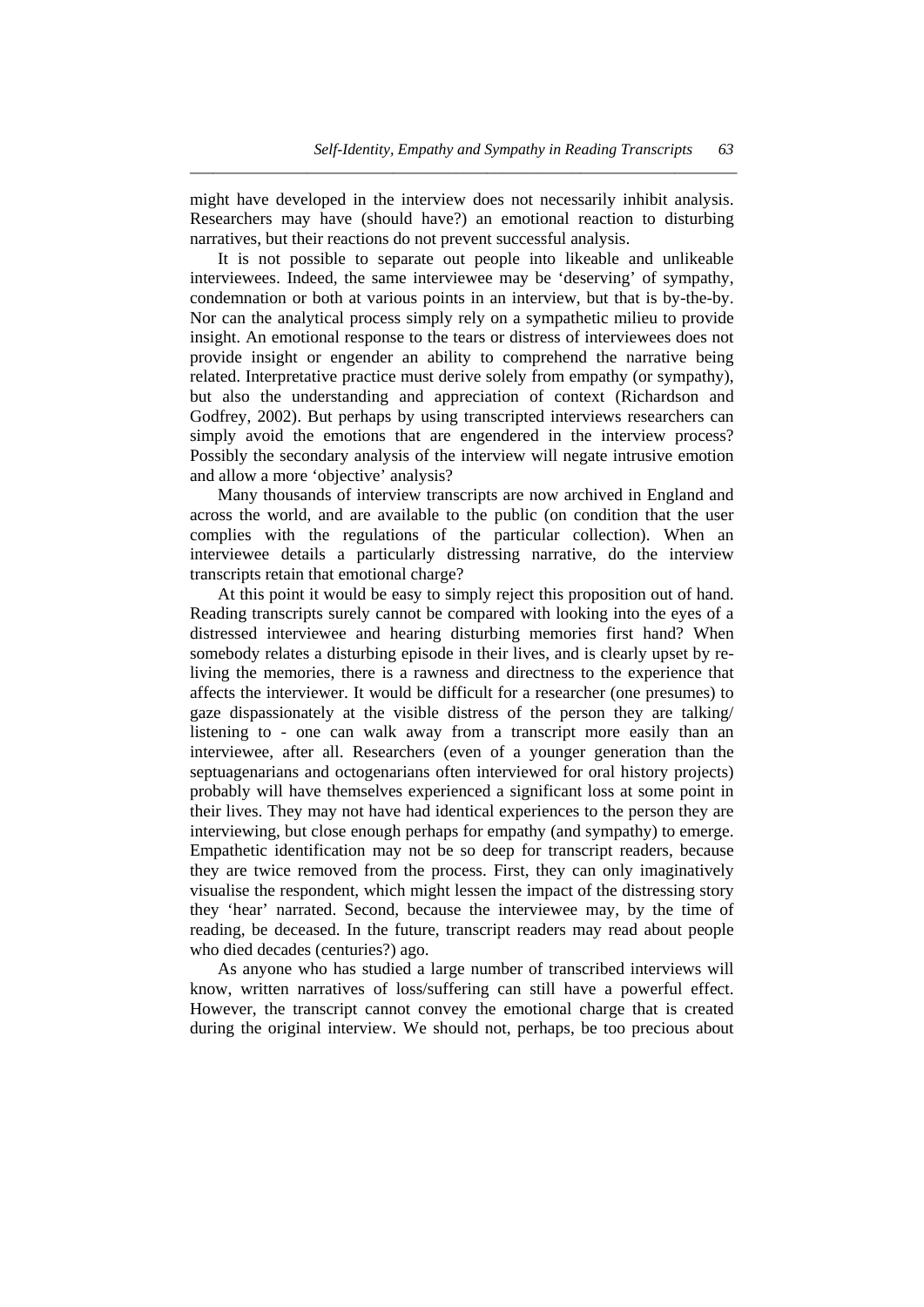this, for it is also the case that memories related in an interview cannot carry the full force of being there at the time of the events described.

*\_\_\_\_\_\_\_\_\_\_\_\_\_\_\_\_\_\_\_\_\_\_\_\_\_\_\_\_\_\_\_\_\_\_\_\_\_\_\_\_\_\_\_\_\_\_\_\_\_\_\_\_\_\_\_\_\_\_\_\_\_\_\_\_\_\_\_\_\_* 

 As the intensity of the interviewer's emotional experience recedes, do analytical skills alter proportionately? I put the question as bluntly as that so as to show the fallacy of an argument that suggests one relies on the other. The ability to analyse an interviewee's words does not rely on an emotional connection being made, and nor is it the case that the more intense the emotion, the more successful the interpretation will be. Although there is emotional labour involved in collecting or reading distressing stories, it is quite possible to interpret the narratives related without a surfeit of emotion. Historical or social science analysis relies on the development and application of theoretical perspectives, contextualization with available primary and secondary sources, and plausible explanations being formed. Although it is clearly not the intention of this article to belittle the effect that emotionally charged stories can have on a researcher, there is no reason why dispassionate analysis cannot subsequently be successfully carried out.

 Given the possibilities that archived interviews offer historical research, in the near future it is likely that researchers will use interview transcripts to an unprecedented extent. The implications for their use are beginning to be discussed (see Bornat, 2002; Godfrey and Richardson, in press), but there is some way to go before the full ethical and methodological implications are fully appreciated - including the ability of transcripts to capture and reproduce emotional reaction, and the impact that may have on the analytical process. I welcome the coming debate.

## **Notes**

- 1. Patai states that ethical research is probably impossible if that term is taken to mean complete equality between researcher and subject (Patai, 1991, p.139). She critiques those who believe that adherence to ideological positions, such as feminism, can prevent the researcher from exploiting their subjects. In this she is surely correct, and this 'tick-box' glibness has been critiqued elsewhere (Richardson and Godfrey, 2002). See also Borland's (1991) re-assessment of an oral interview carried out by herself with her grandmother.
- 2. Although it is possible to imagine that a psycho-social reading of interview transcripts, which may contradict and question the professed story of their interviewee, could lead to feelings of distrust (even betrayal) growing between researcher and subject (see Hollway and Jefferson, 2000). However, one rarely hears of interviews that resulted in alienation between researcher and interviewee, and when they do occur, they are rarely written up into academic research.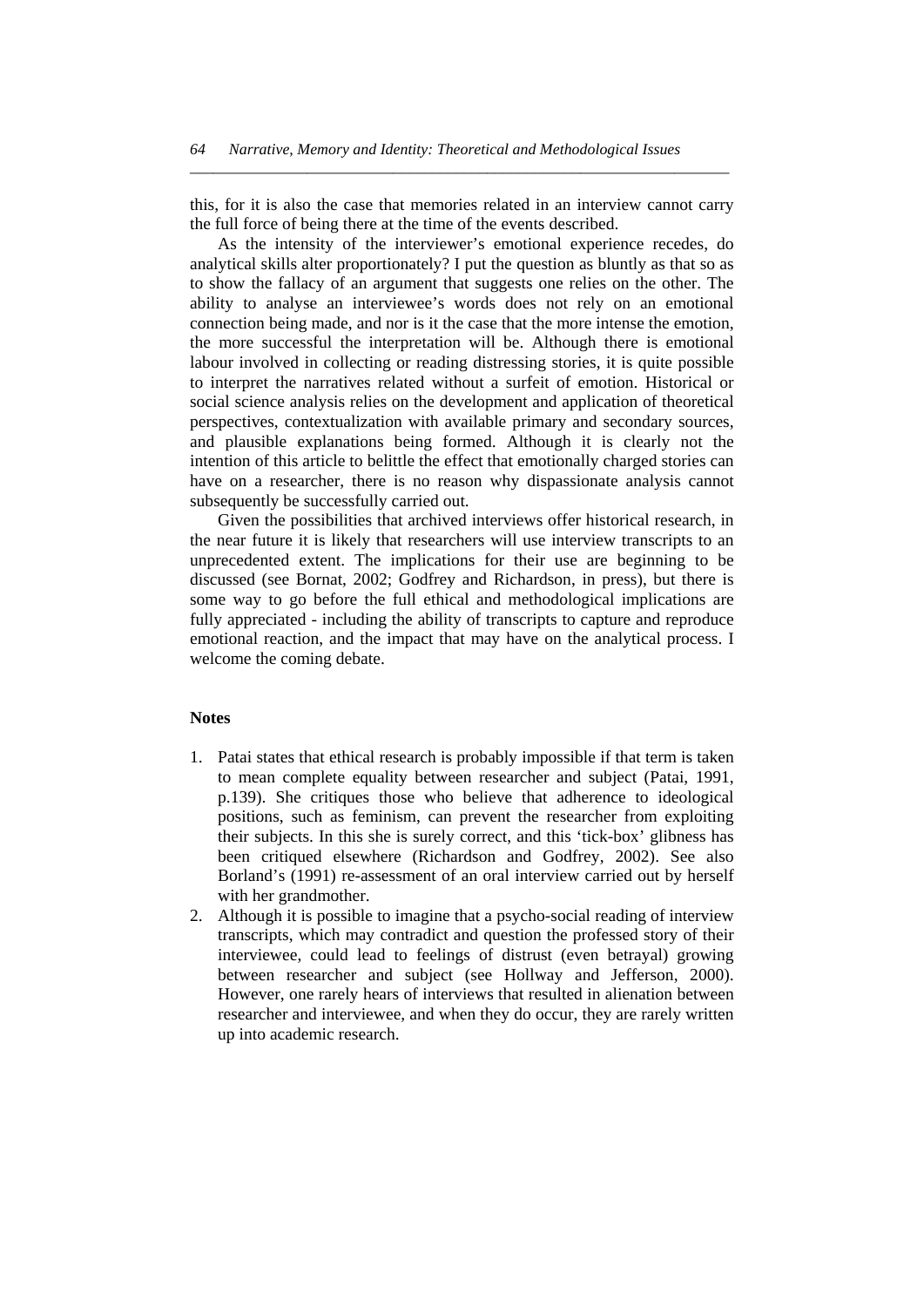## **Acknowledgement**

A longer version of this paper has been published as 'Dear Reader I killed him': Ethical and emotional issues in researching convicted murderers through the analysis of interview transcripts', in *Oral History*, Vol.31, No.1, pp.54-64.

*\_\_\_\_\_\_\_\_\_\_\_\_\_\_\_\_\_\_\_\_\_\_\_\_\_\_\_\_\_\_\_\_\_\_\_\_\_\_\_\_\_\_\_\_\_\_\_\_\_\_\_\_\_\_\_\_\_\_\_\_\_\_\_\_\_\_\_\_\_\_* 

#### **References**

- Arksley, H. and Knight, P. (1999) *Interviewing for Social Scientists. An introductory resource with examples*, London, Sage.
- Blee, K. (1998) 'Evidence, empathy and ethics. Lessons from oral histories of the Klan', reprinted in R. Perks and A. Thomson, *The Oral History Reader*, London, Routledge, p.333-344.
- Borland, K. (1991) '"That's Not What I Said": Interpretative conflict in oral narrative research' in S. Gluck and D. Patai. eds., *Women's Words. The Feminist Practice of Oral History*, London, Routledge, pp.63-79.
- Bornat, J. (2002) 'A second take: revisiting interviews with a different purpose', paper presented at the XII International Oral History Conference, Pitermaritzburg, South Africa, 24-27 June.
- Bornat, J. (2001) 'Reminiscence and oral history: parallel universe or shared endeavour?' *Ageing and Society*, 21, 219-241.
- Elwood, S. (1988) 'Not so much a programme, more a way of life: Oral history and Spanish fascism', *Oral History*, 16, 2, pp.57-66.
- Godfrey, B. and Richardson, J. 'Loss, collective memory and transcripted oral histories', *The International Journal of Social Research Methodology*, forthcoming.
- Hollway, W. and Jefferson, T. (2000) *Doing Qualitative Research Differently*, London, Sage.
- Jamieson, R. and Grounds, A. (2002) *No Sense of an Ending. The effects of long-term imprisonment amongst Republican prisoners and their families*, Monaghan, SEESYU Press.
- Jones, D. (1998) 'Distressing histories and unhappy interviewing', *Oral History*, Autumn, Vol.26, No.2.
- Koonz, C. (1986) *Mothers in the Fatherland: Women, the Family, and Nazi Politics*, New York, St. Martin's Press.
- Lieblich, A. (2002) "Narrative Research is Always Delicate", paper to Oxford Sociology dept. workshop, May  $10^{th}$ .
- Minichiello, V., Aroni, R., Timewell, E. and Alexander, L. (1990) *In-Depth Interviewing*, Sydney, Addison Wesley Longman.